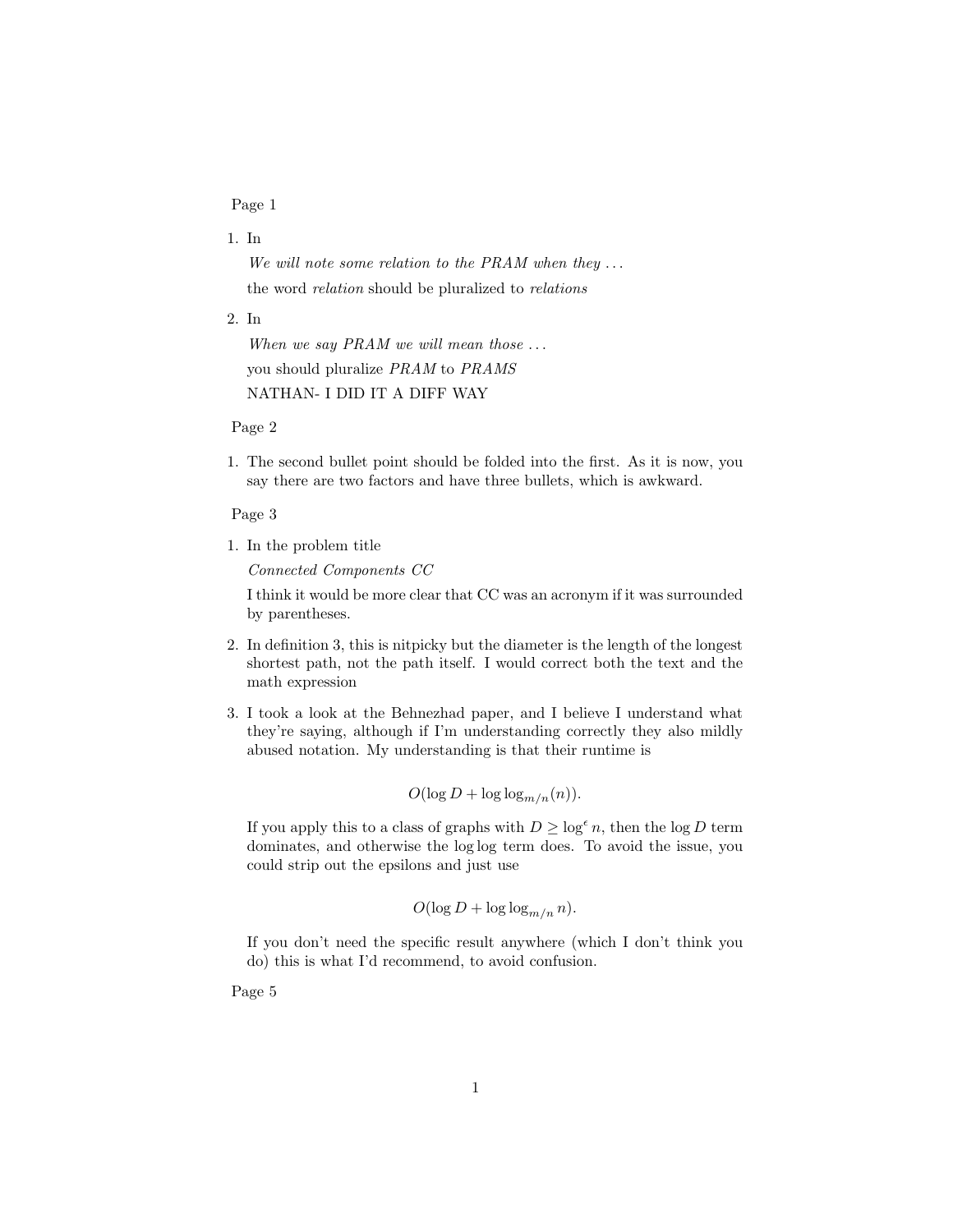1. In the first paragraph, in

Ghaffari, Kuhn, Uitto showed a (conditional) lower bound on MIS problem  $in \ldots$ there should be a the before MIS problem

2. In the first paragraph of 3.3, result should be results

- 3. (NOT A CORRECTION) npolylog(n) looks fine
- 4. In problem 3.4's question, after each For example there should be a comma

Page 6

- 1. In problem 3.4's question, after each "For example" there should be a comma
- 2. In the line after theorem 6, there is a failed latex  $\Sigma$
- 3. In the beginning of section 4, point 4, there should be a the before s-Shuffle model.
- 4. (NOT A CORRECTION) change to sentence before definition 4 seems good

Page 7

1. In section 4.1,

. . . signals received on that port to determine output of corresponding port should have a the between of and corresponding.

2. In definition 5 point 1,

 $\ldots$  which define signals that machine u will send to all input of v according to output of u, i.e. machine u will send  $\alpha_{u,v}(g(u))$  where  $g(u)$  is output of machine u.

should be which defines signals that machine u will send to all inputs of v according to the output of u, i.e. machine u will send  $\alpha_{u,v}(g(u))$  where  $g(u)$  is the output of machine u.

Page 8

1. In the proof of theorem 9, in

For each input  $x_i$ , we have a specific machine with polynomial should be defined as follows

the words should be should be removed.